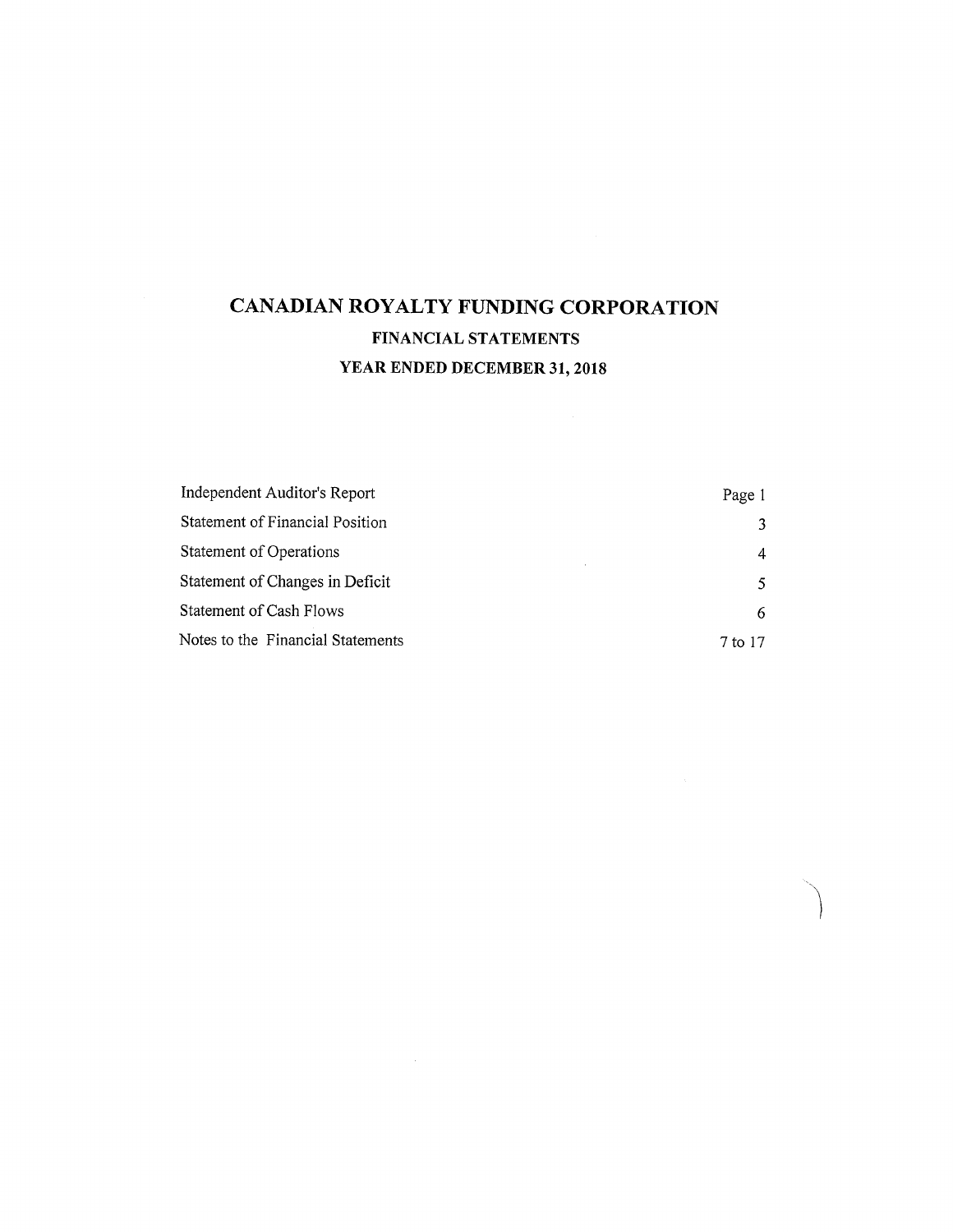## HILBORN...

#### INDEPENDENT AUDITOR'S REPORT

To the Shareholder of Canadian Royalty Funding Corporation

#### Report on the Audit of the Financial Statements

#### Opinion

We have audited the financial statements of Canadian Royalty Funding Corporation (the "Company") for the year ended December 31, 2018, which comprise the statement of financial position as at December 31, 2018, and the statements of operations, changes in deficit and cash flows for the year then ended, and notes to the financial statements, including a summary of significant accounting policies.

In our opinion, the accompanying financial statements present fairly, in all material respects, the financial position of Canadian Royalty Funding Corporation as at December 31, 2018 and its financial performance and its cash flows for the year then ended in accordance with International Financial Reporting Standards.

#### Basis for Opinion

We conducted our audit in accordance with Canadian generally accepted auditing standards. Our responsibilities under those standards are further described in the Auditor's Responsibilities for the Audit ofthe Financial Statements section ofour report. We are independent of the Company in accordance with the ethical requirements that are relevant to our audit of the financial statements in Canada, and we have fulfilled our ethical responsibilities in accordance with these requirements. We believe that the audit evidence we have obtained is sufficient and appropriate to provide a basis for our opinion.

#### Responsibilities of Management and Those Charged with Governance for the Financial Statements

Management is responsible for the preparation and fair presentation of the financial statements in accordance with International Financial Reporting Standards and for such internal control as management determines is necessary to enable the preparation offinancial statements that are free from material misstatement, whether due to fraud or error.

In preparing the financial statements, management is responsible for assessing the ability of the Company to continue as a going concern, disclosing, as applicable, matters related to going concern and using the going concern basis of accounting unless management either intends to liquidate the Company or to cease operations, or has no realistic alternative but to do so.

Those charged with governance are responsible for overseeing the financial reporting process ofthe Company.

#### Auditor's Responsibilities for the Audit of the Financial Statements

Our objectives are to obtain reasonable assurance about whether the financial statements as a whole are free from material misstatement, whether due to fraud or error, and to issue an auditor's report that includes our opinion. Reasonable assurance is <sup>a</sup> high level of assurance, but is not <sup>a</sup> guarantee that an audit conducted in accordance with Canadian generally accepted auditing standards will always detect <sup>a</sup> material misstatement when it exists. Misstatements can arise from fraud or error and are considered material if, individually or in the aggregate, they could reasonably be expected to influence the economic decisions of users taken on the basis of these financial statements.

As part of an audit in accordance with Canadian generally accepted auditing standards, we exercise professional judgment and maintain professional skepticism throughout the audit. We also:

Identify and assess the risks of material misstatement of the financial statements, whether due to fraud or error, design and perform audit procedures responsive to those risks, and obtain audit evidence that is sufficient and appropriate to provide <sup>a</sup> basis for our opinion. The risk of not detecting <sup>a</sup> material misstatement resulting from fraud is higher than for one resulting from error, as fraud may involve collusion, forgery, intentional omissions, misrepresentations, or the override of internal control.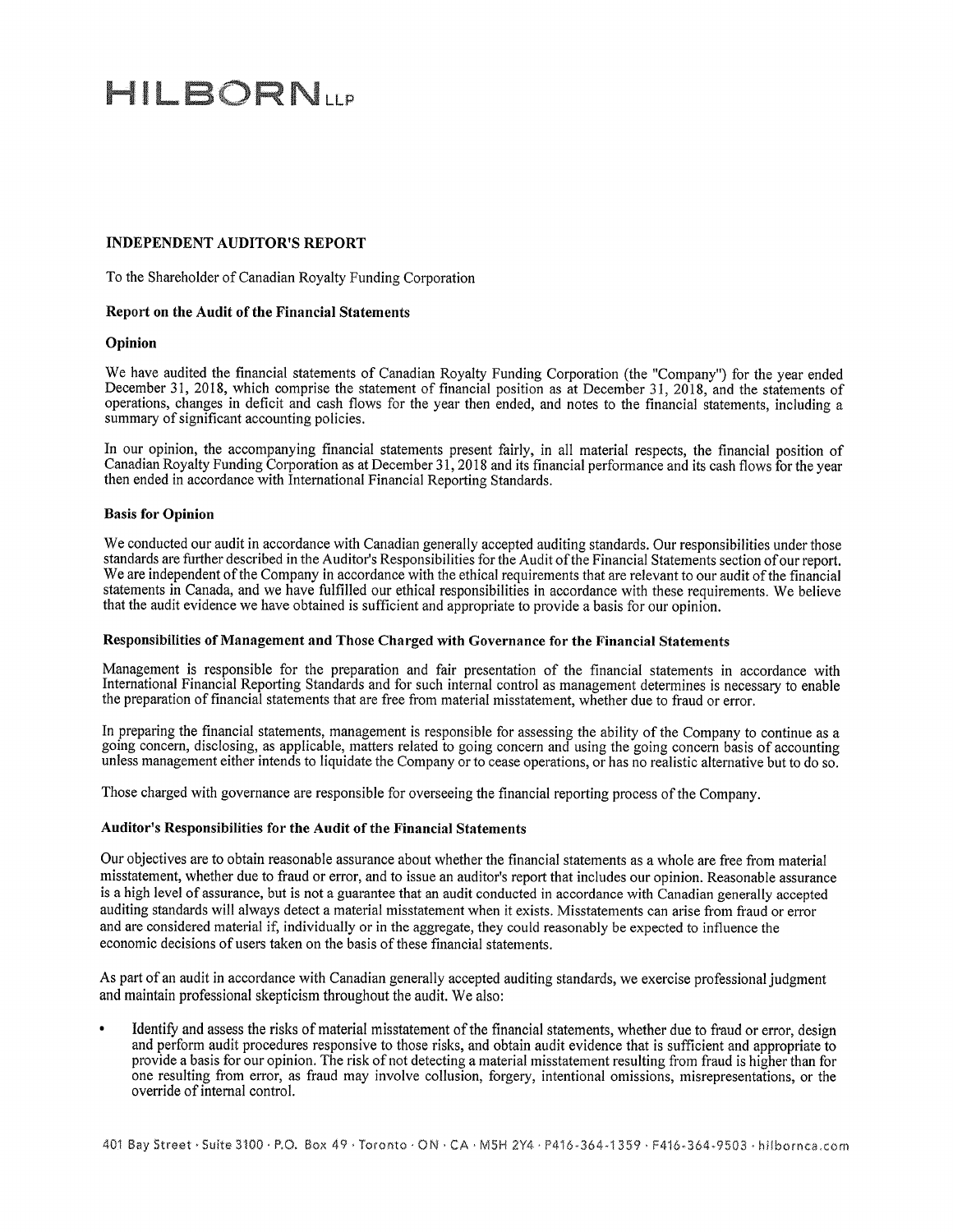Canadian Royalty Funding Corporation Toronto, Ontario May 29, 2019

#### Independent Auditor's Report (continued)

#### Auditor's Responsibilities for the Audit of the Financial Statements (continued)

- Obtain an understanding of internal control relevant to the audit in order to design audit procedures that are appropriate in the circumstances, but not for the purpose of expressing an opinion on the effectiveness of the internal control of the Company.
- Evaluate the appropriateness of accounting policies used and the reasonableness of accounting estimates and related disclosures made by management.
- Conclude on the appropriateness of management's use of the going concern basis of accounting and, based on the audit evidence obtained, whether a material uncertainty exists related to events or conditions that may cast significant doubt on the ability of the Company to continue as a going concern. If we conclude that a material uncertainty exists, we are required to draw attention in our auditor's report to the related disclosures in the financial statements or, if such disclosures are inadequate, to modify our opinion. Our conclusions are based on the audit evidence obtained up to the date of our auditor's report. However, future events or conditions may cause the Company to cease to continue as <sup>a</sup> going concern.
- Evaluate the overall presentation, structure and content of the financial statements, including the disclosures, and whether the financial statements represent the underlying transactions and events in a manner that achieves fair presentation.

We communicate with those charged with governance regarding, among other matters, the planned scope and timing of the audit and significant audit findings, including any significant deficiencies in internal control that we identify during our audit.

We also provide those charged with governance with a statement that we have complied with relevant ethical requirements regarding independence, and to communicate with them all relationships and other matters that may reasonably be thought to bear on our independence, and where applicable, related safeguards.

Hilbons LLP

Toronto, Ontario Chartered Professional Accountants May 29, 2019 Licensed Public Accountants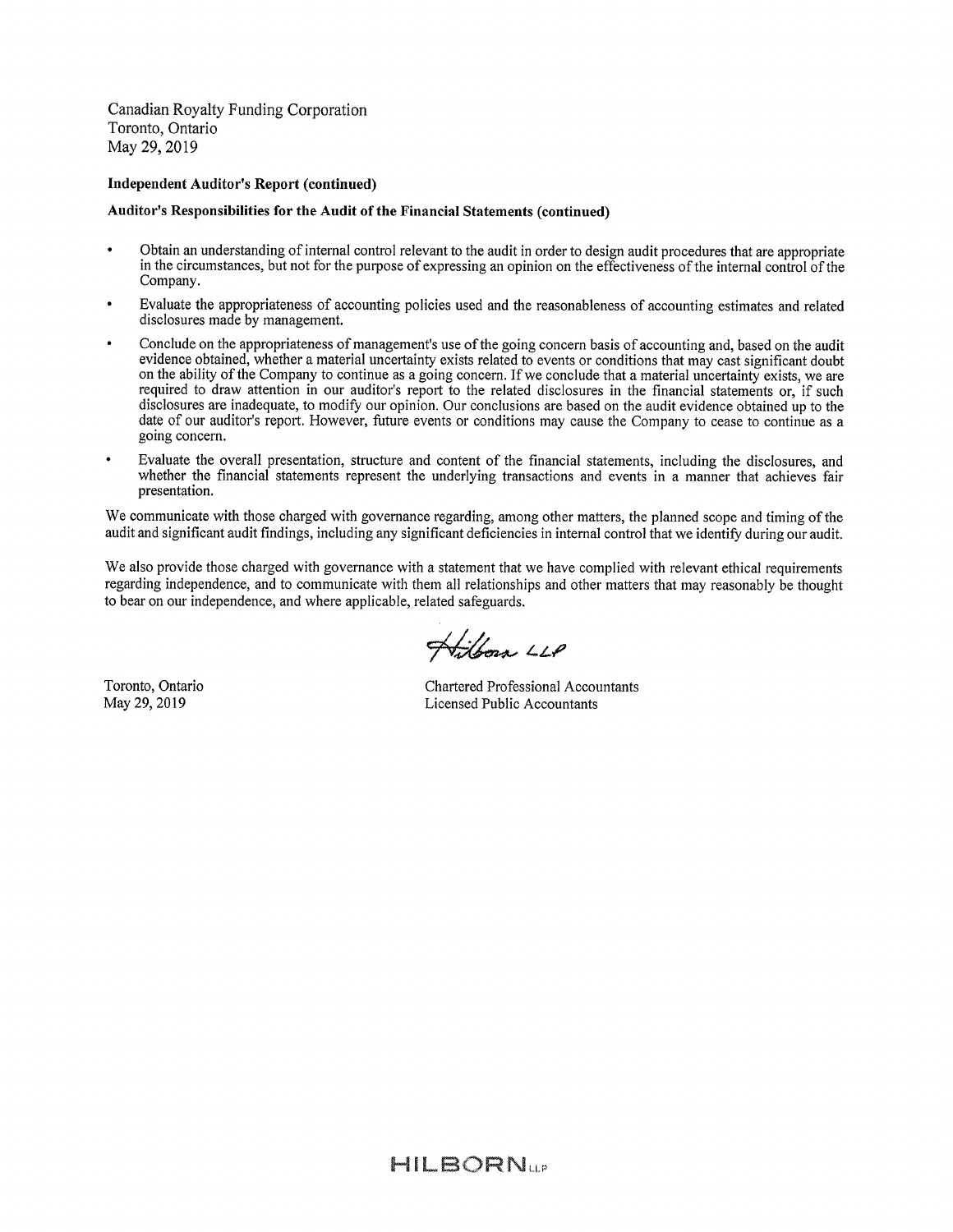## STATEMENT OF FINANCIAL POSITION

## AS AT DECEMBER 31, 2018

|                                                         | 2018                  |    | 2017       |
|---------------------------------------------------------|-----------------------|----|------------|
|                                                         |                       |    |            |
| <b>ASSETS</b>                                           |                       |    |            |
| Cash and cash equivalents (note $7(c)$ )                | $\mathbf S$<br>14,785 | -S | 43,092     |
| Amounts receivable (note $7(c)$ )                       | 33,546                |    | 112,909    |
| Investments at fair value (notes 2 and $7(c)$ )         | 2,727,930             |    | 3,247,743  |
|                                                         | 2,776,261             |    | 3,403,744  |
| <b>LIABILITIES</b>                                      |                       |    |            |
| Accounts payable and accrued liabilities (note $7(c)$ ) | 54,418                |    | 22,600     |
| Debentures (notes 3, $7(b)$ and $7(c)$ )                | 3,353,445             |    | 3,847,581  |
| Subordinated loan (notes 4 and $7(c)$ )                 | 260,000               |    |            |
|                                                         | 3,667,863             |    | 3,870,181  |
| <b>SHAREHOLDER'S EQUITY</b>                             |                       |    |            |
| Share capital (note 6)                                  | 100                   |    | 100        |
| Deficit                                                 | (891,702)             |    | (466, 537) |
|                                                         | (891, 602)            |    | (466, 437) |
|                                                         | S<br>2,776,261        | \$ | 3,403,744  |

The accompanying notes are an integral part of these financial statements

Approved on behalf of the Board:

, Director , Director , Director , Director , Director , Director , Director ,  $\overline{D}$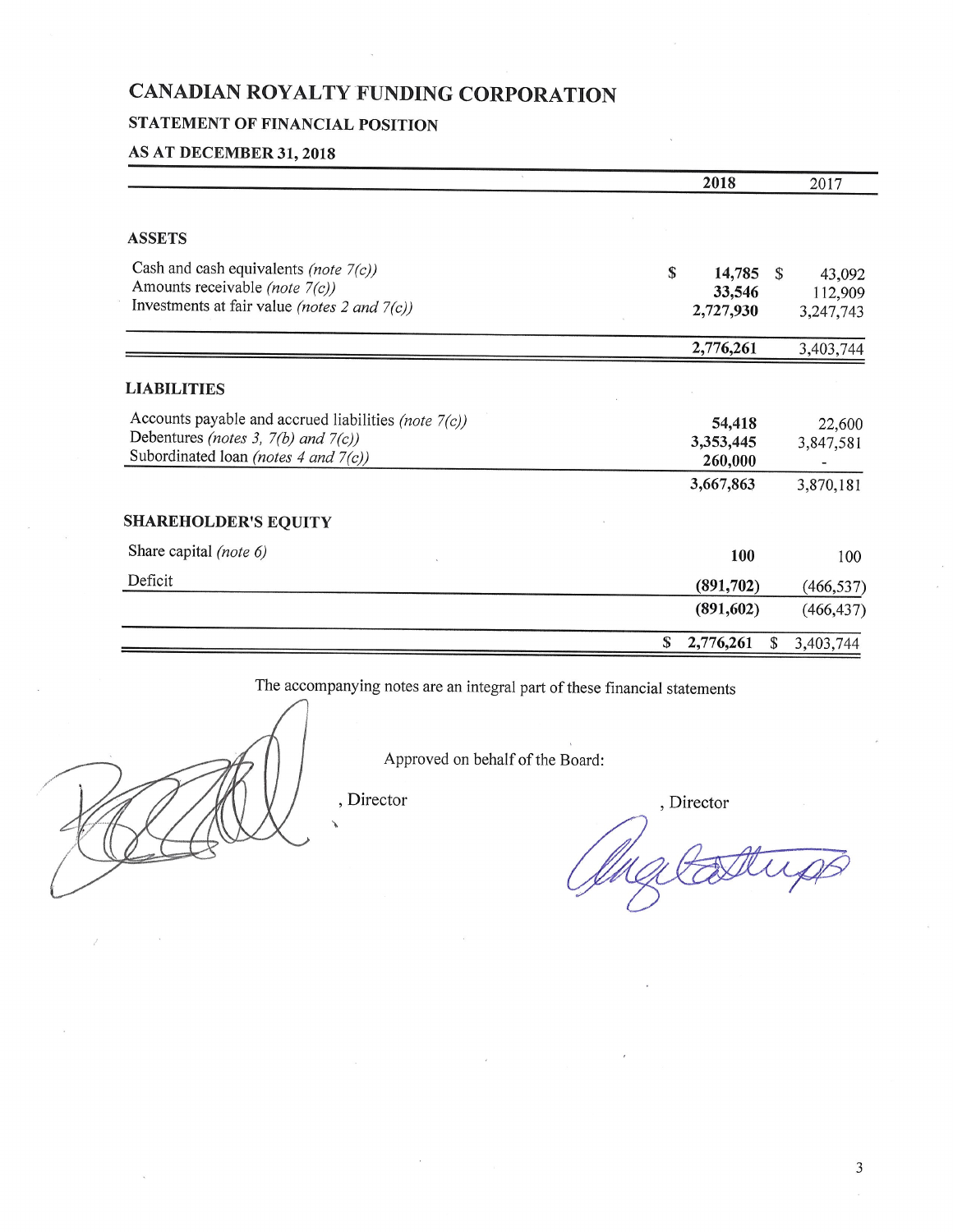## STATEMENT OF OPERATIONS

#### YEAR ENDED DECEMBER 31, 2018

|                                                                    | 2018                          | 2017      |
|--------------------------------------------------------------------|-------------------------------|-----------|
|                                                                    |                               |           |
| Revenues                                                           |                               |           |
| Distribution income (note $7(c)$ )                                 | \$<br>642,874<br><sup>S</sup> | 667,385   |
| Interest revenue                                                   |                               | 3,523     |
| Dividends (note 7(c))                                              |                               | 25        |
| Realized and unrealized gain from investments in equity securities |                               | 49        |
|                                                                    | 642,874                       | 670,982   |
| Expenses                                                           |                               |           |
| Interest expenses (notes $7(b)$ and $7(c)$ )                       | 400,179                       | 431,817   |
| Accretion expenses                                                 | 59,864                        | 54,580    |
| Administration                                                     | 54,998                        | 53,228    |
| Professional fees                                                  | 26,475                        | 23,799    |
| Transfer agent fees                                                | 6,710                         | 6,937     |
| Fair value adjustments to Funding Agreement (note $7(c)$ )         | 519,813                       | 151,738   |
|                                                                    | 1,068,039                     | 722,099   |
| Loss before income taxes                                           | (425, 165)                    | (51, 117) |
| Income tax expense (note 5)<br>- current                           |                               |           |
| - deferred                                                         |                               |           |
|                                                                    |                               |           |
| Net loss and total comprehensive loss for the year                 | \$<br>\$<br>(425, 165)        | (51, 117) |

The accompanying notes are an integral part of these financial statements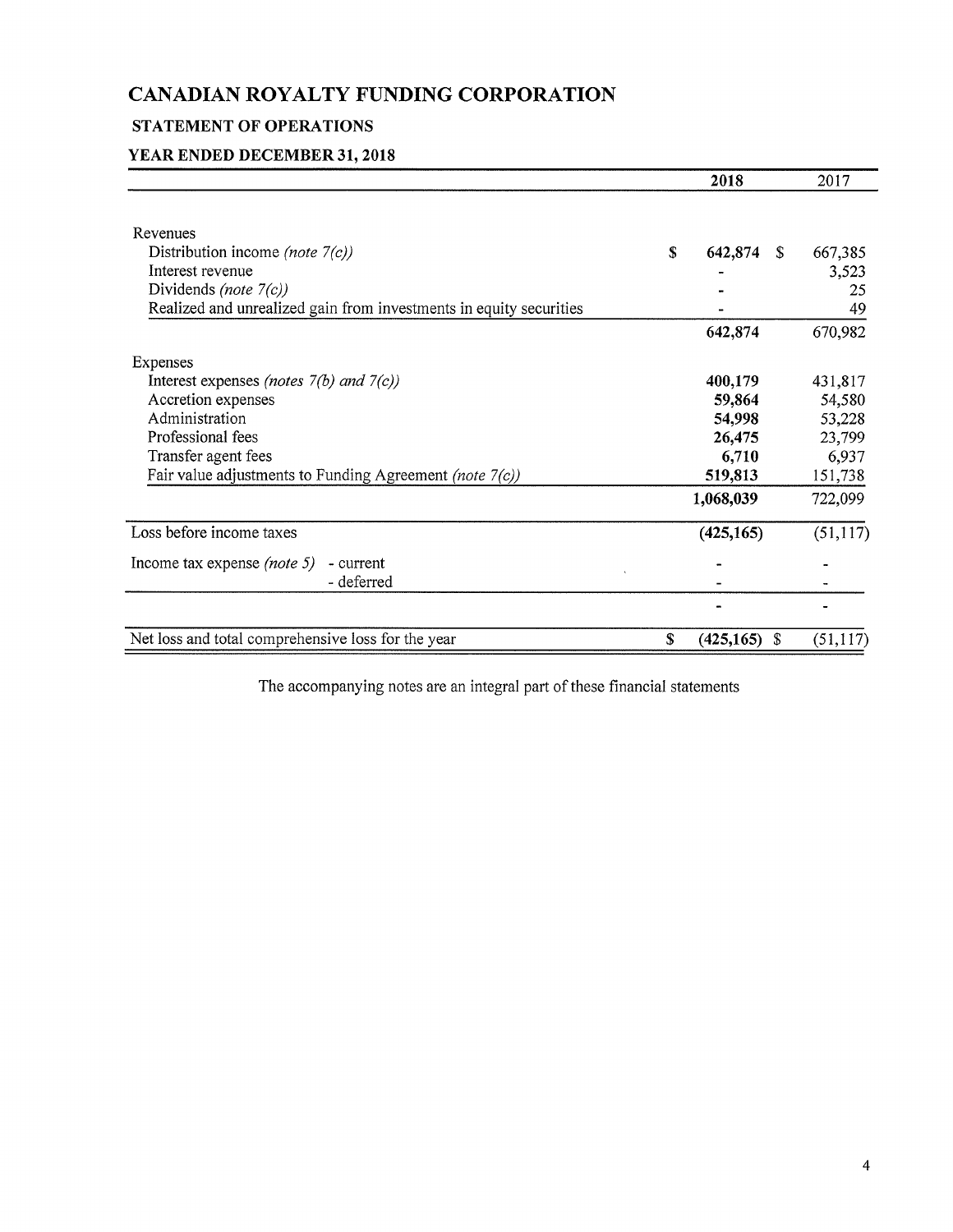## STATEMENT OF CHANGES IN DEFICIT

#### YEAR ENDED DECEMBER 31, 2018

 $\bar{\gamma}$ 

|                                                       |    | <b>Share</b><br>Capital |      | Warrants       | <b>Deficit</b>        | Total      |
|-------------------------------------------------------|----|-------------------------|------|----------------|-----------------------|------------|
|                                                       |    |                         |      |                |                       |            |
| Balance at January 1, 2017                            | \$ | 100                     | - \$ | $\overline{a}$ | \$<br>$(415, 420)$ \$ | (415,320)  |
| Net loss and total comprehensive loss<br>for the year |    |                         |      | $\blacksquare$ | (51, 117)             | (51, 117)  |
| Balance at December 31, 2017                          |    | 100                     |      |                | (466, 537)            | (466, 437) |
| Net loss and total comprehensive loss<br>for the year |    |                         |      |                | (425, 165)            | (425, 165) |
| Balance at December 31, 2018                          | S  | 100                     | - \$ | $\blacksquare$ | \$<br>(891,702)       | (891, 602) |

The accompanying notes are an integral part of these financial statements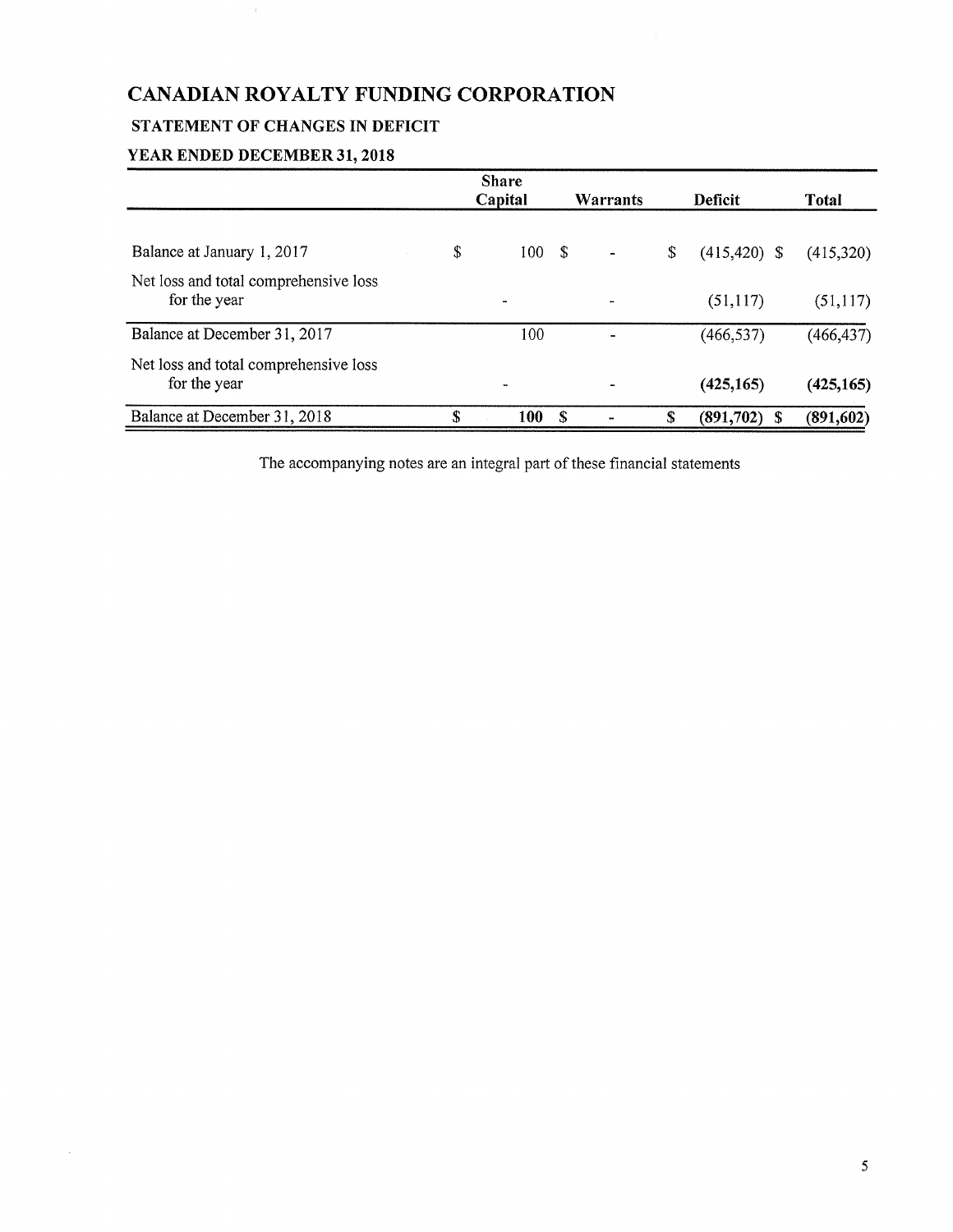## STATEMENT OF CASH FLOWS

#### YEAR ENDED DECEMBER 31, 2018

|                                                    | 2018                 | 2017       |
|----------------------------------------------------|----------------------|------------|
|                                                    |                      |            |
| Operating activities                               |                      |            |
| Net loss and total comprehensive loss for the year | \$<br>$(425,165)$ \$ | (51, 117)  |
| Items not affecting cash                           |                      |            |
| Accretion expense                                  | 59,864               | 54,580     |
| Realized and unrealized gain on equity securities  |                      | (49)       |
| Fair value adjustments to Funding Agreement        | 519,813              | 151,738    |
|                                                    | 154,512              | 155,152    |
| Net change in non-cash working capital items       |                      |            |
| Amounts receivables                                | 79,363               | (39, 422)  |
| Accounts payable and accrued liabilities           | 31,818               | 15,740     |
| Proceeds on disposal of investments                |                      | 1,049      |
| Cash used in operating activities                  | 111,181              | (22, 633)  |
| Financing activities                               |                      |            |
| Repurchases of debentures                          | (554,000)            | (488,000)  |
| Subordinated loan from patent                      | 350,000              |            |
| Subordinated loan repaid                           | (90,000)             |            |
|                                                    | (294,000)            | (488,000)  |
| Net change in cash during the year                 | (28, 307)            | (355, 481) |
| Cash and cash equivalents - beginning of year      | 43,092               | 398,573    |
| Cash and cash equivalents - end of year            | \$<br>14,785<br>\$   | 43,092     |

The accompanying notes are an integral part of these financial statements

 $\hat{\mathcal{S}}$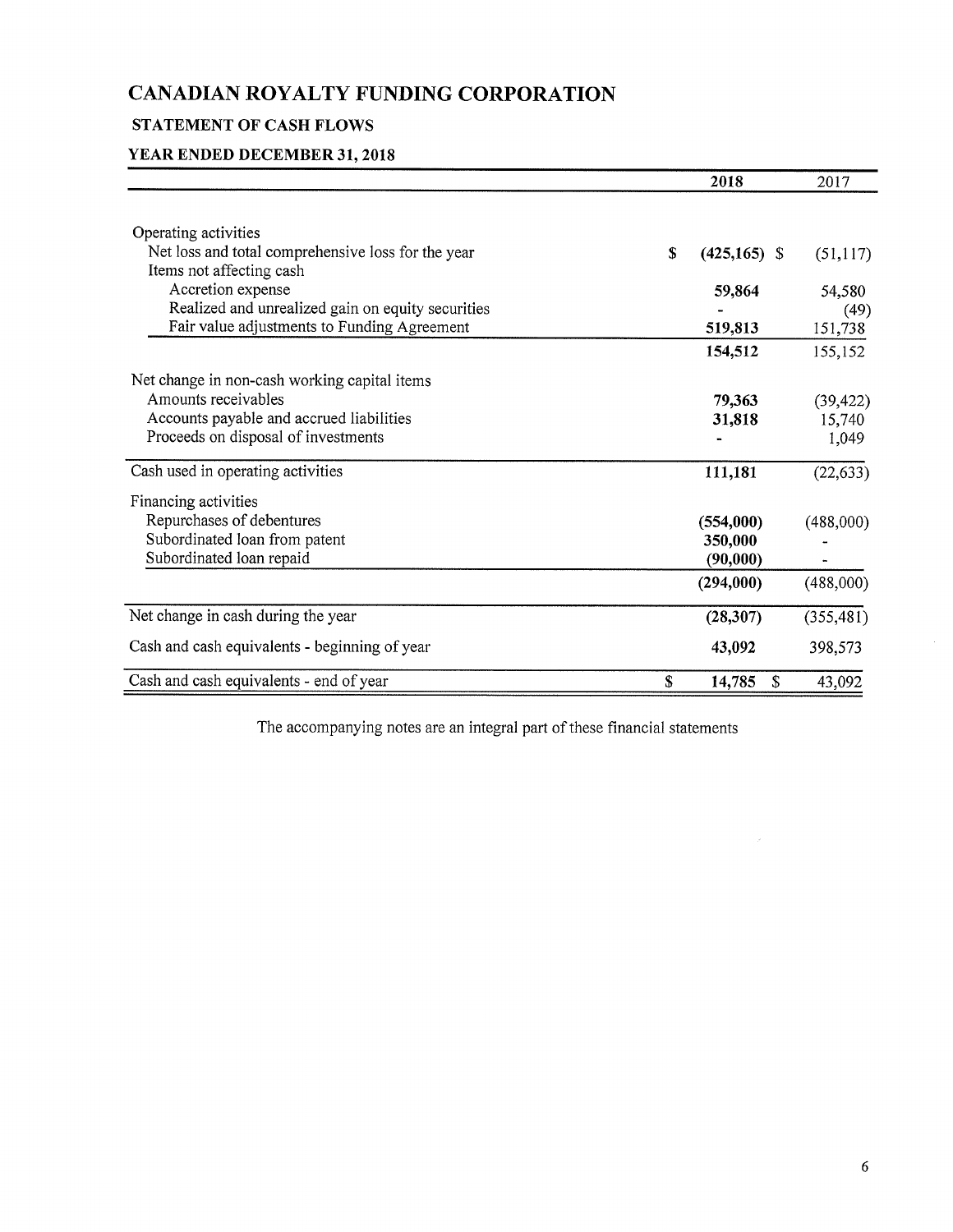#### NOTES TO THE FINANCIAL STATEMENTS

#### YEAR ENDED DECEMBER 31, 2018

The Canadian Royalty Funding Corporation ("the Company" or "CRFC") was incorporated on April 8, 2015, under the Business Corporations Act (Ontario), and is <sup>a</sup> wholly-owned subsidiary of Caldwell Financial Ltd. ("CFL"). The Company's head office is located at 1710-150 King Street West, Toronto, Ontario, Canada.

The Company was established to invest in <sup>a</sup> diversified portfolio of revenue streams with the objective of providing <sup>a</sup> combination of high dividends and capital appreciation potential. The primary business of the Company is to finance the expenditures associated with the distribution of securities of investment funds ("Fund Offering Expenses") in exchange for fees from such investment funds.

These financial statements were approved by the Board of Directors of the Company on May 29, 2019.

#### I. SUMMARY OF SIGNIFICANTACCOUNTING POLICIES

These financial statements have been prepared in accordance with International Financial Reporting Standards ("IFRS") adopted by the International Accounting Standards Board ("IASB"), and interpretations issued by the International Financial Reporting Interpretations Committee of the IASB. These standards are in accordance with Canadian generally accepted accounting principles ("GAAP") applicable to publicly accountable enterprises and include the following significant policies:

#### Foreign Currency Translation

Assets and liabilities denominated in foreign currencies are converted at the exchange rate at the year end date. Transactions in foreign currencies are recorded at the exchange rates prevailing at the dates of respective transactions.

Realized and unrealized foreign exchange gains and losses are presented in the Statement of Operations.

#### Revenue Recognition

Distribution income and redemption fees arising from the Funding Agreement are recorded when the amount can be measured reliably and collection is reasonably assured under the terms of the funding agreement. See note 2 for details of the terms of the agreement.

Interest is recorded as earned.

Dividends are recorded when the dividends are declared and receivable.

Gains and losses on investments at fair value include realized gains and losses on securities sold during the year and unrealized changes in fair value of investments held at the end of the year.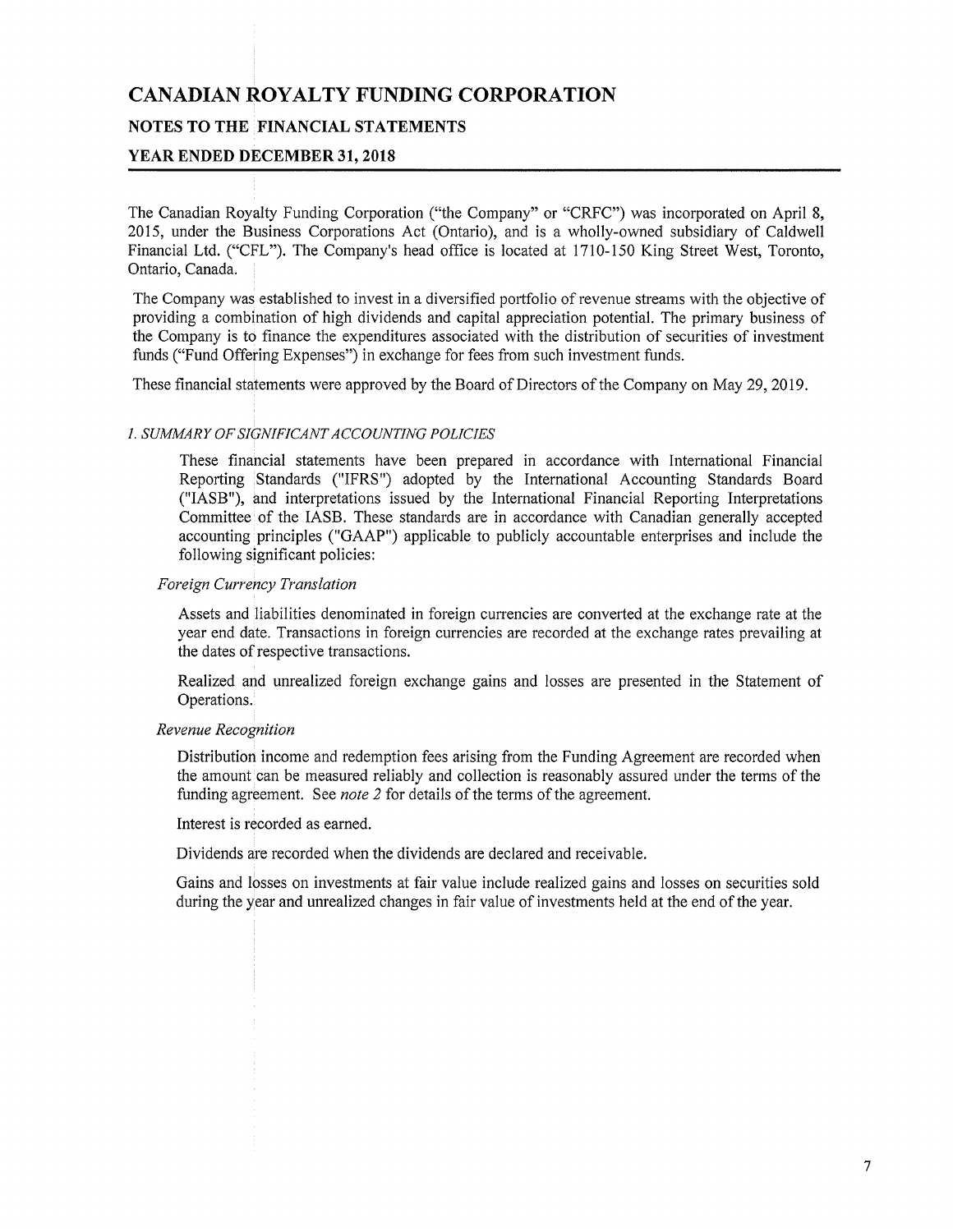#### NOTES TO THE FINANCIAL STATEMENTS

#### YEAR ENDED DECEMBER 31, 2018

#### 1. SUMMARY OFSIGNIFICANTACCOUNTING POLICIES (continued)

#### Financial Instruments

The Company initially measures its financial assets and liabilities at fair value. Upon initial recognition attributable transaction costs, except for those related to the issuance of debentures, are recognized in the statement of operations as incurred. Transaction costs related to the issuance of the debentures are included in the debenture balance.

The Company subsequently measures all its financial assets and liabilities at amortized cost except for investments at fair value.

Financial assets and liabilities measured at amortized cost include cash and cash equivalents, amounts receivable, accounts payable and accrued liabilities, debentures and subordinated loan.

Financial assets and liabilities are offset and the net amount presented in the Statement of Financial Position when, and only when, the Company has a legal right to offset the amounts and intends either to settle on a net basis or to realize the asset and settle the liability simultaneously.

#### Cash Equivalents

Cash and cash equivalents consist of cash on deposit, cash in <sup>a</sup> high interest savings account and cash in an investment savings account.

#### Investments at fair value

Investments at fair value consist of equity securities and Funding Agreement.

Equity securities are recorded at fair values as at the close of business at the year end date. Fair value is based on quoted market prices for exchange-traded equity securities. The valuation of securities is affected by, among other factors, the liquidity of the security, the size of the bid and ask spread and the relative breadth of market and current yield price adjustments.

The Funding Agreement with an exchange traded fund, for which reliable quotations are not readily available, is recorded at fair value as at the year end date based on management's best estimates. The primary valuation technique used by management is the discounted cash flow method. The key parameters used in calculation consist of discount rate, growth rate and the life of the underlying fund.

Changes in fair value are recognized in the statement of operations in the year in which the changes occur.

#### Debentures

Debentures are initially recorded at fair value, which is the principal amount net of the transactions costs related to the issuance of the debentures, and subsequently measured at amortized cost using the effective interest rate method.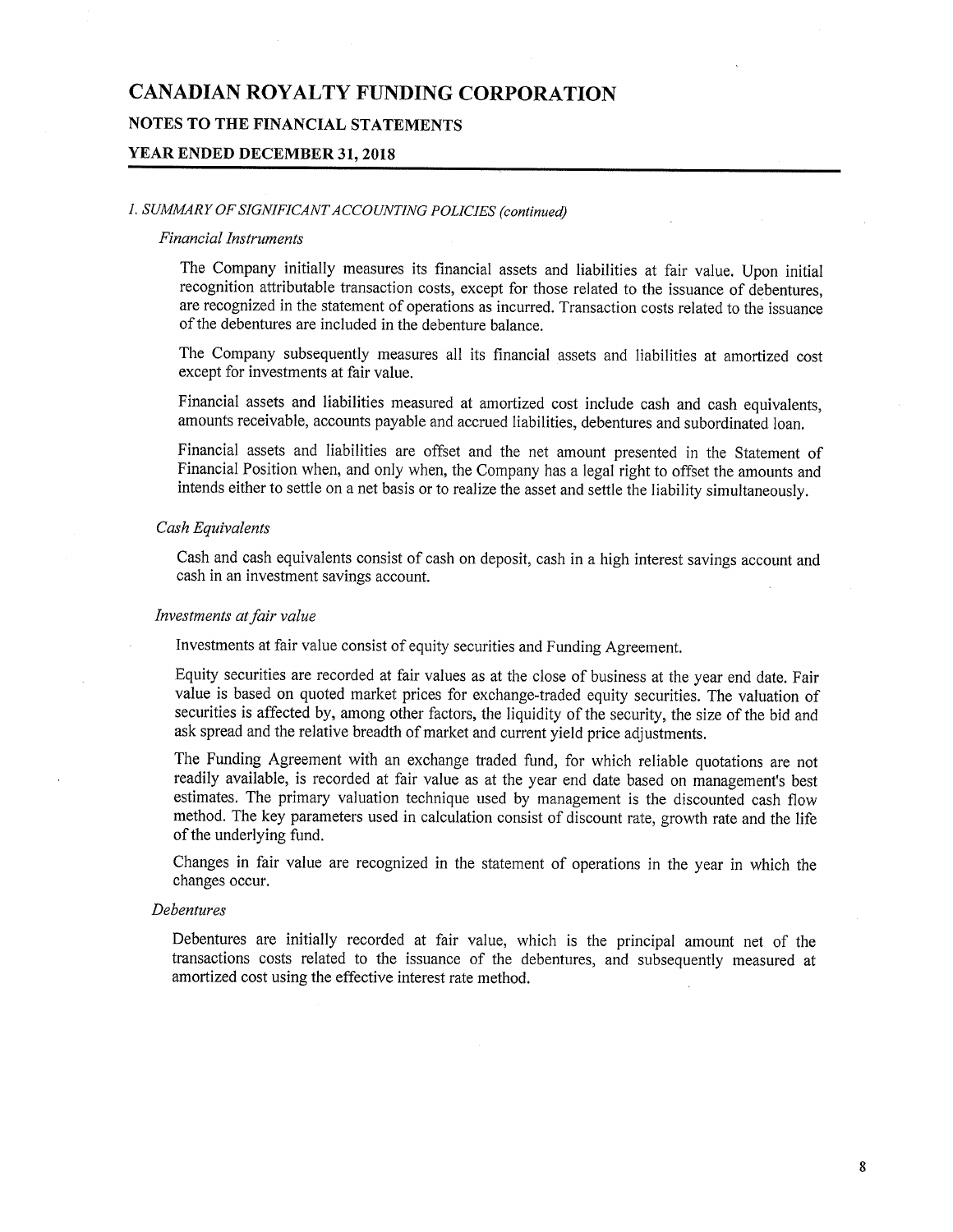#### NOTES TO THE FINANCIAL STATEMENTS

#### YEAR ENDED DECEMBER 31, 2018

#### 1. SUMMARY OF SIGNIFICANTA CCOUNTING POLICIES (continued)

#### Current and Deferred Income Taxes

Current income tax asset or liability for the current and prior years is measured at the amount expected to be recovered from or paid to the taxation authorities. The tax rates and tax laws used to compute the amount are those that are enacted or substantively enacted by the year end date.

Deferred income tax asset or liability is recognized on temporary differences between the tax basis of an asset or liability and its carrying amount on the statement of financial position. Deferred income tax asset or liability is measured using the income tax rates and laws that have been enacted or substantively enacted at the year end date, and which are expected to apply when the related deferred income tax asset is realized or the deferred income tax liability is settled. A deferred income tax asset is recognized for all deductible temporary differences, carry forward of unused tax credits and unused tax losses, to the extent that it is probable that taxable profit will be available against which the deductible temporary differences, and the carry forward of unused tax credits and unused tax losses can be utilized.

#### Use of Estimates and Judgments

The preparation of these financial statements in conformity with International Financial Reporting Standards requires management to make judgments, estimates and assumptions that affect the application of accounting policies and the reported amounts of assets, liabilities, revenues and expenses. Actual results may differ from these estimates.

Estimates and underlying assumptions are reviewed on an ongoing basis. Revisions to accounting estimates are recognized in the period in which the estimates are revised and in any future periods affected.

Areas subject to assumptions and estimation uncertainties that have <sup>a</sup> significant risk of resulting in <sup>a</sup> material adjustment in future periods include valuation of Funding Agreement and deferred income tax assets and liabilities.

#### Adoption of IFRS 9 and IFRS 15

The Company has applied IFRS 9 Financial Instruments and IFRS 15 Revenue from Contracts with Customers to the fiscal year beginning on January 1, 2018. Application of IFRS 9 and IFRS <sup>15</sup> has not resulted in any restatement of the opening balances of the statement of financial position as at January 1, 2018 or the comparative figures of the statements of operations, changes in deficit or cash flows.

#### 2. INVESTMENTSATFAIR VALUE

The Company uses the following hierarchy for determining and disclosing the fair value of financial instruments by valuation technique:

Level 1: quoted (unadjusted) prices in active markets for identical assets or liabilities;

Level 2: valuation techniques for which all inputs which have a significant effect on the recorded fair value are observable, either directly or indirectly; and

Level 3: valuation techniques which use inputs which have a significant effect on the recorded fair value that are not based on observable market data.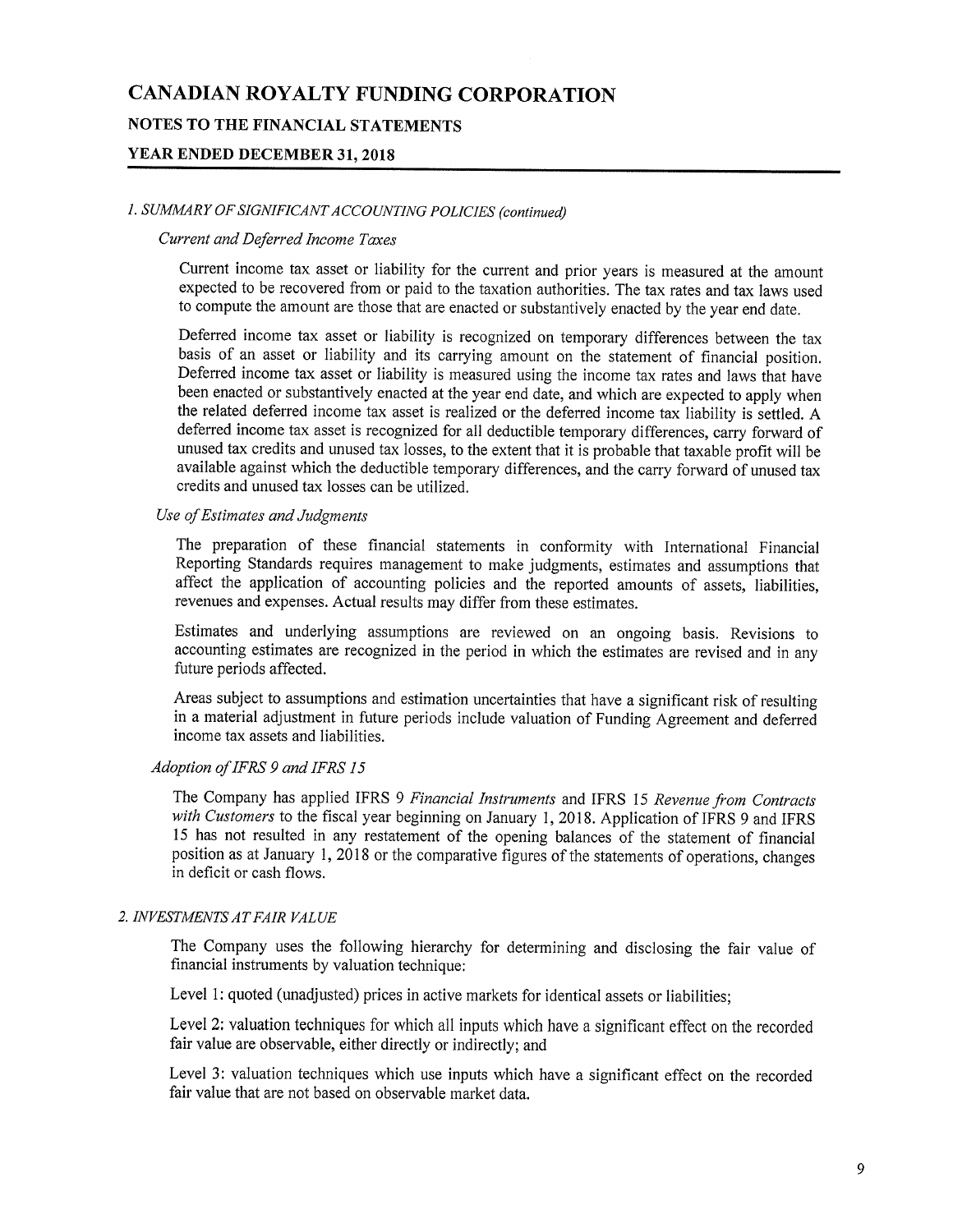#### NOTES TO THE FINANCIAL STATEMENTS

#### YEAR ENDED DECEMBER 31, 2018

#### 2. INVESTMENTS AT FAIR VALUE (continued)

Details of investments at fair value are as follows:

| 2018                     | Units     |   | Level 1        |    | Level 2        | Level 3                   | <b>Total</b> |
|--------------------------|-----------|---|----------------|----|----------------|---------------------------|--------------|
| Funding Agreement        | $\bullet$ | S | $\blacksquare$ | -S | $\blacksquare$ | \$2,727,930               | \$2,727,930  |
| 2017                     | Units     |   | Level 1        |    | Level 2        | Level 3                   | Total        |
| <b>Funding Agreement</b> |           | S | $\blacksquare$ | S. | $\blacksquare$ | $$3,247,743$ $$3,247,743$ |              |

#### Investment in Funding Agreement

The Company has entered into a funding agreement with Caidwell U.S. Dividend Advantage Fund (the Fund"). Under the funding agreement, the Company facilitated the establishment of the Fund by financing the expenditures associated with the distribution of securities of the Fund. In return, the Company is entitled to receive distribution income calculated at an annual rate of 1.23% of the net asset value of the Fund over the life of the Fund. The Company is also entitled to receive all the redemption fees collected by the Fund until its cost of the investment in the funding agreement (the "Funding Agreement") is fully recovered.

On September 28, 2018, the unitholders of the Fund approved certain changes to the Fund including, mainly, conversion of the Fund from <sup>a</sup> close-end investment fund to an open-end mutual fund, redesignation of all units held by unitholders of the Fund as "Series F Units" of the Fund and creation of Series A Units of the Fund.

As at the year end, the fair value of the Funding Agreement is estimated at \$2,728,000 (\$3,248,000 - 2017). The Funding Agreement is valued using the discounted cash flow method, which is consistent with the approach adopted in the previous year with certain changes to the parameters used in calculation to reflect the convesion of the Fund from <sup>a</sup> "close-end" investment fund to an "open-end" mutual fund.

| <b>Significant Inputs</b>                        | Rates of Input               | <b>Sensitivity Used</b>                         | <b>Effect on Fair Value</b>           |
|--------------------------------------------------|------------------------------|-------------------------------------------------|---------------------------------------|
| 2018                                             |                              |                                                 |                                       |
| Discount rate<br>Growth rate<br>Life of Fund     | 10.5%<br>$3.2\%$<br>20 years | 1% increase<br>1% increase<br>2 years deduction | \$(152,869)<br>162,948<br>(194, 729)  |
| 2017                                             |                              |                                                 |                                       |
| Discount rate<br>Redemption rate<br>Life of Fund | 9%<br>7%-17%<br>20 years     | 1% increase<br>1% increase<br>2 years deduction | \$(114,498)<br>(100, 384)<br>(46,968) |

Details of the inputs used in valuation technique and <sup>a</sup> quantitative sensitivity analysis are as below: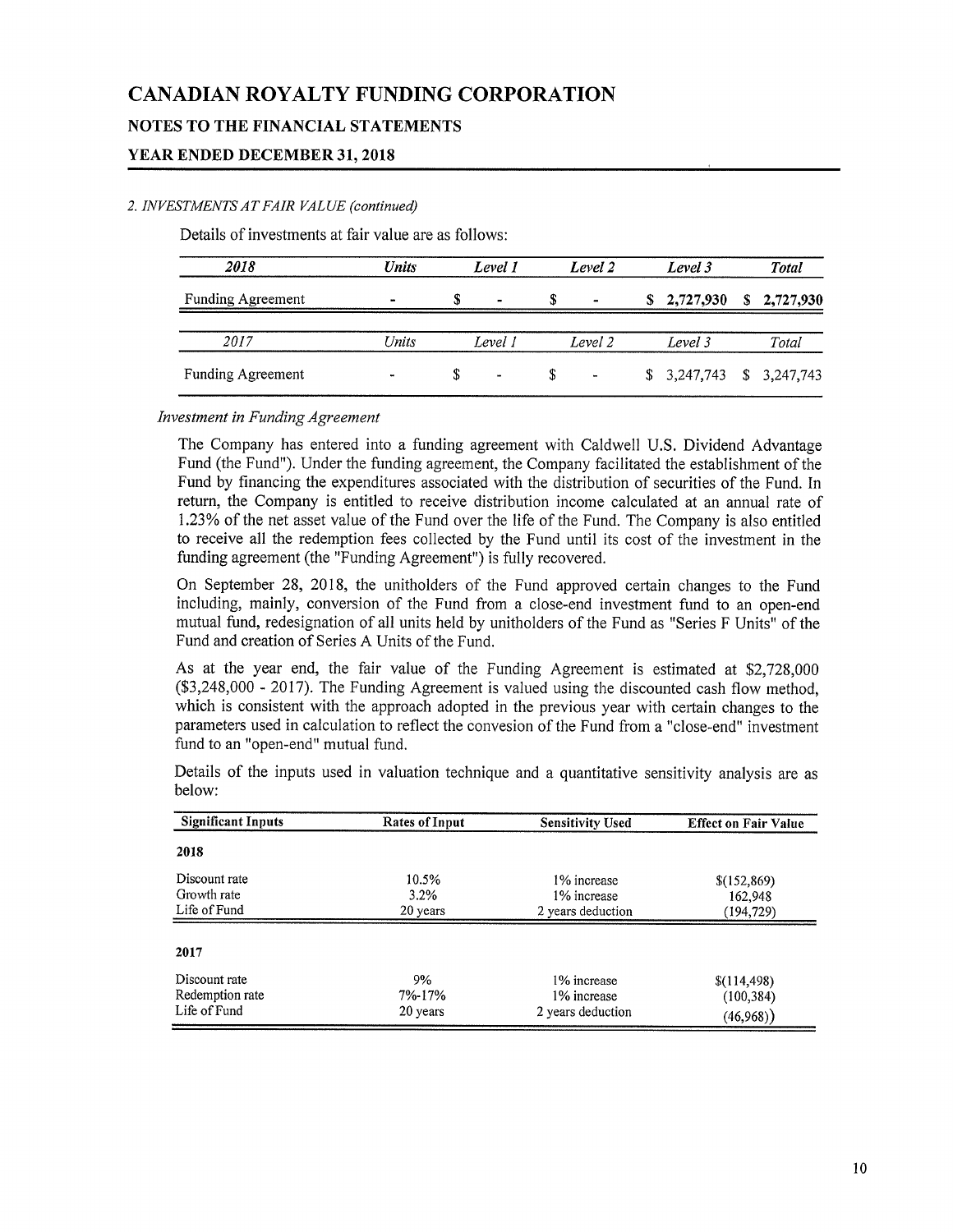#### NOTES TO THE FINANCIAL STATEMENTS

#### YEAR ENDED DECEMBER 31, 2018

#### 3. DEBENTURES

In order to finance the establishment of an investment fund, details disclosed in note 2, the Company raised funds by way of issuance of debentures.

On April 13, 2015 the Company offered for issuance up to 16,000 subscription receipts for \$1,000 each under an offering memorandum. Each subscription receipt represented the right to receive:

- (i) \$1,000 principal amount of convertible unsecured senior redeemable debentures; and
- (ii) 250 warrants at no additional cost.

The debentures bear interest at an annual rate of 10%, payable quarterly in arrears in equal installments and have a maturity date of June 30, 2035. Each debenture is convertible to common shares of the Company at the option of the holder at <sup>a</sup> conversion price of \$0.80 per common share at any time.

Each warrant entitles the holder to purchase one common share of the Company for \$0.25 per share at any time before they expire. Each warrant will expire the earlier of:

(i) 18 months from the Company's common share listing date; and

(ii) June 30, 2020 whether or not the common shares are listed on a stock exchange.

On May 28, 2015 the offering closed and, 6,542 receipts were purchased by the investors and converted to convertible debentures and warrants for gross proceeds of \$6,542,000. Included in the debenture balance were transactions costs of \$640,544.

In addition, 402,625 warrants were issued to the brokers and 10,000,000 warrants were issued to the parent company, Caldwell Financial Ltd, with identical features as noted in the warrant terms above for \$nil per unit.

The fair value of the warrants was determined to be \$NIL on issuance.

On February 26, 2016, the Company repurchased from the registered debenture holders \$1,800,000 par value of outstanding debentures for the price of \$1,015.62 per \$1,000 debenture representing par value plus accrued interest to date of settlement. All repurchased debentures were cancelled and will not be reissued.

On February 17, 2017, the Company repurchased from the registered debenture holders \$488,000 par value of outstanding debentures for the price of \$1,013.15 per \$1,000 debenture representing par value plus accrued interest to date of settlement. All repurchased debentures were cancelled and will not be reissued.

On July 6, 2018, the Company repurchased from the registered debenture holders \$554,000 par value of outstanding debentures for the price of \$1,001.64 per \$1,000 debenture representing par value plus accrued interest to date of settlement. All repurchased debentures were cancelled and will not be reissued

During the year, the Company incurred interest expenses of \$399,000 (\$432,000 - 2017). In addition the Company recorded debenture accretion expense of \$60,000 (\$55,000 - 2017), which is included in the statement of operations.

As at December 31, 2018, on a non-discounted cash basis, the Company has annual interest payable of \$370,000 (\$425,000 - 2017) over the term of the debentures, due quarterly, and principal repayable of \$3,700,000 (\$4,254,000 - 2017), due on maturity, June 30, 2035.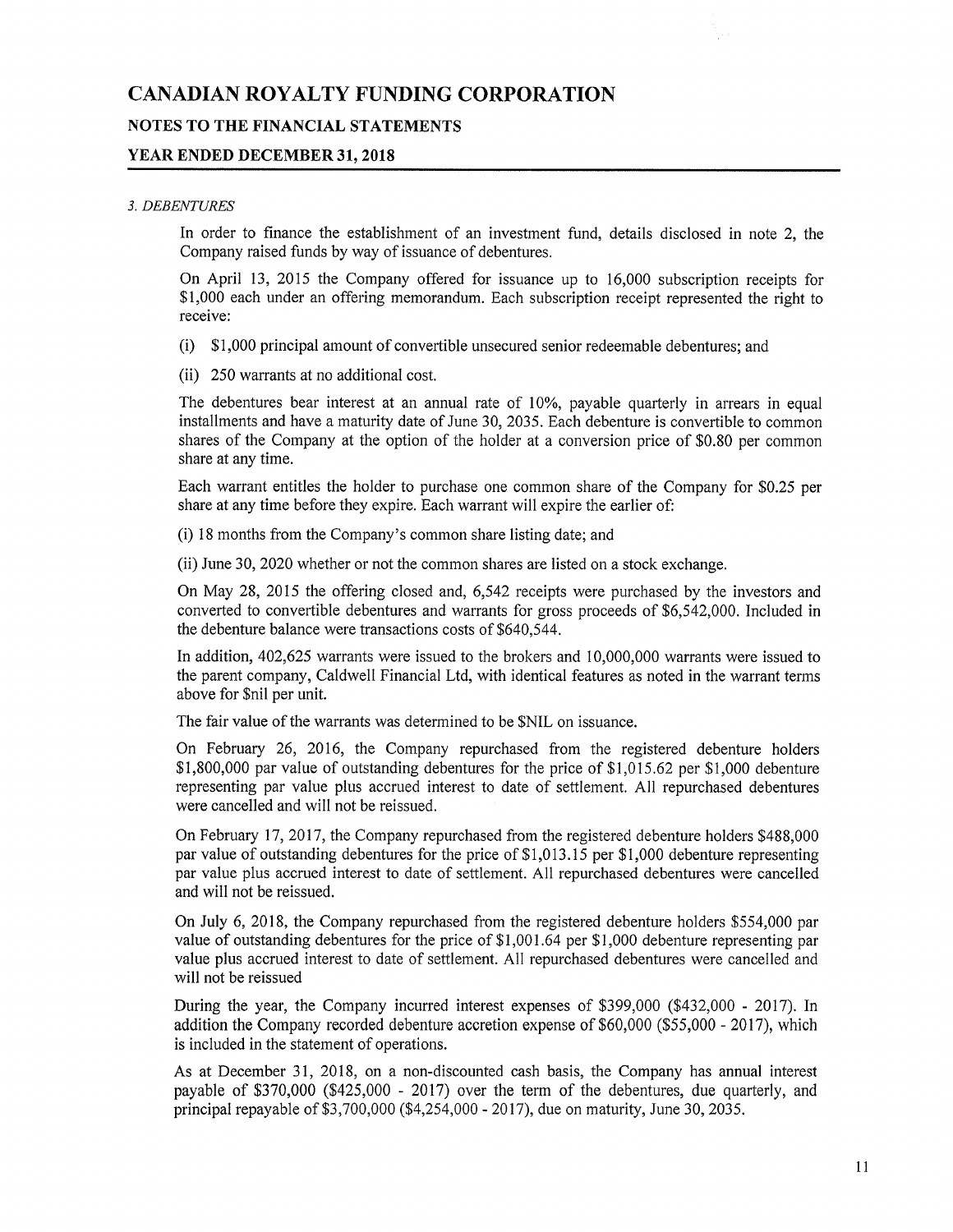#### NOTES TO THE FINANCIAL STATEMENTS

#### YEAR ENDED DECEMBER 31, 2018

#### 4. SUBORDINATED LOAN

The Company received a subordinated loan from its parent, Caidwell Financial Ltd.

The loan is unsecured and the repayment of the loan and all amounts owed thereunder are subordinated to the claims of the other creditors of the Company.

The loan bears interest at 1% per annum, payable quarterly in arrears. The principal can be repaid in part or in whole at any time by the Company except that when the parent holds 50% or less of the voting shares of the Company, the principal and all accrued and unpaid interest become due.

During the year, the Company received <sup>a</sup> loan of \$350,000 and repaid \$90,000. Interest incurred on the subordinated loan was \$1,555 and included in the statement of operations.

#### 5, INCOME TAX

A reconciliation of the income tax expense (recovery) and the accounting income (loss) multiplied by the Company's statutory tax rate is as follows:

|                                                                                                                               |   | 2018                 |    | 2017               |
|-------------------------------------------------------------------------------------------------------------------------------|---|----------------------|----|--------------------|
| Accounting loss before tax                                                                                                    | S | (425, 165)           | S  | (51, 117)          |
| Income tax recovery at the Company's income tax rate of 26.5% (2017 -<br>$26.5\%$<br>Deferred income tax asset not recognized |   | (113,000)<br>113,000 |    | (14,000)<br>14,000 |
| Income tax expense (recovery) reported in the statement of operations                                                         | S |                      | S. |                    |

The Company has incurred losses and other timing differences deductible for tax purposes, as follows:

| Losses expiring in 2035<br>Losses expiring in 2036 | \$<br>349,000<br>212,000 |
|----------------------------------------------------|--------------------------|
| Losses expiring in 2037                            | 154,000                  |
| Losses expiring in 2038                            | 155,000                  |
| Funding agreement and accretion cost               | 27,000                   |
|                                                    | 897,000                  |

The potential deferred income tax benefit that might arise from the utilization of these deductions has not been recorded in the accounts.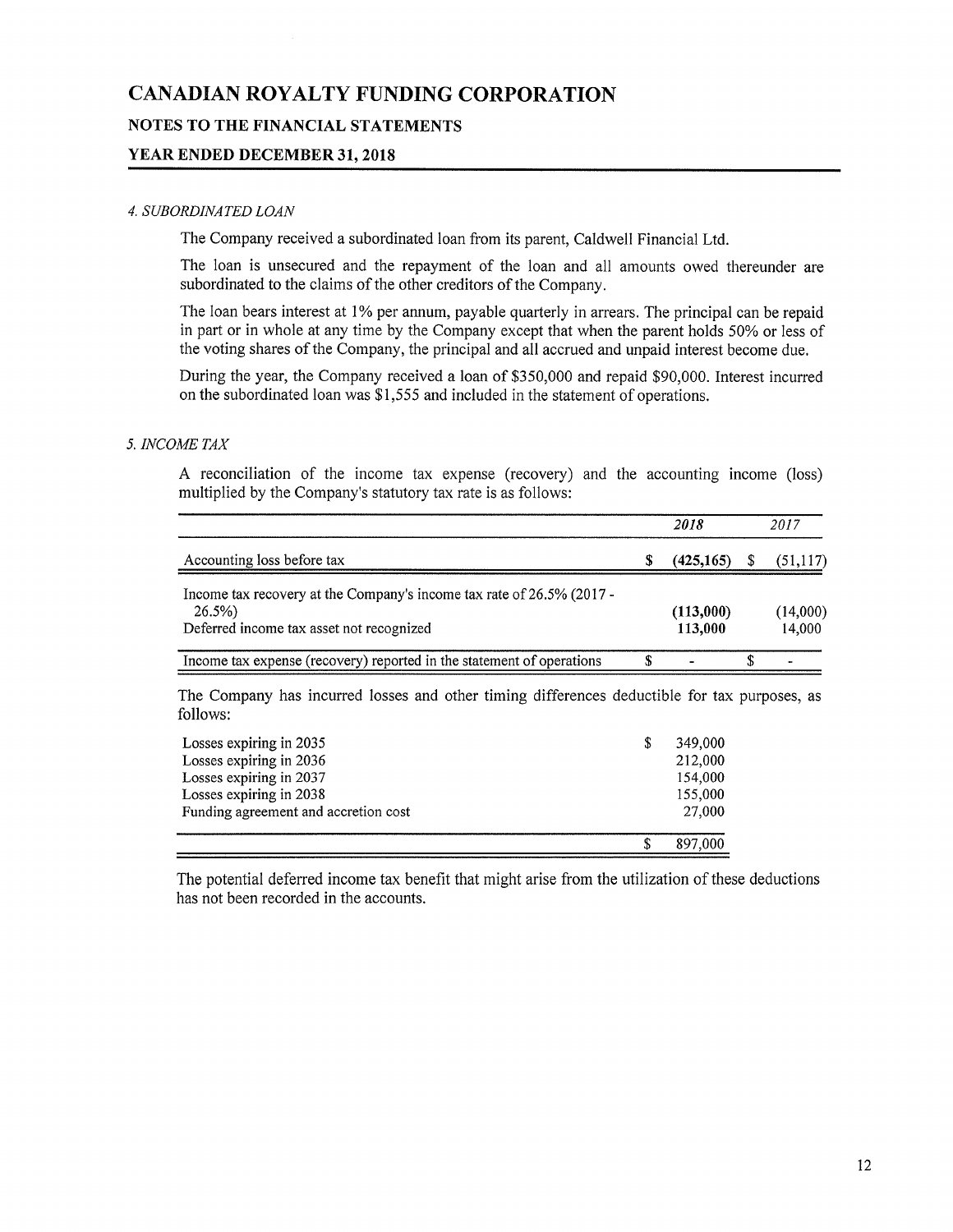#### NOTES TO THE FINANCIAL STATEMENTS

#### YEAR ENDED DECEMBER 31, 2018

#### 6. SHARE CAPITAL

Authorized and issued share capital are as follows:

|                                                         | 2018 | 2017 |
|---------------------------------------------------------|------|------|
| Authorized:<br>Unlimited number of common shares        |      |      |
| Issued:<br>40,000,000 common shares (40,000,000 - 2017) | 100  | 100. |

As at December 31, 2018, the total number of warrants issued was 12,038,125 at \$Nil (12,038,125 at \$Nil - 2017). Refer to note <sup>3</sup> for the terms of warrants.

#### 7. RELA TED PARTY TRANSACTIONS

#### (a) Influence of A Director Over the Business Operation

A director of the Company, jointly with his close family members, directly owns 66% of the common shares of the parent and therefore has control over the Company. The director also holds a key management position within the Company, its parent and other related companies and exerts significant influence over the financial and operating policies of these entities.

#### (b) Director's Transactions

A director of the Company, jointly with his close family members, subscribed for debentures issued by the Company. As at December 31, 2017, the director and his close family hold debentures having <sup>a</sup> face value of \$184,000 (184,000 - 2017) and these debentures earned interest of \$18,400 (\$18,400 -2017).

#### (c) Other Related Party Transactions

The Company is related to its parent company, Caidwell Financial Ltd. ("CFL") due to direct control by CFL. The Company is related to Caldwell Investment Management Ltd ("CIM") and Caidwell Securities Ltd. ("CSL") since all of these entities are under common control by CFL. The Company is related to Caidwell Investment Trust I ("CIT I"), of which CFL is the sole beneficiary.

The Company has invested in a Funding Agreement with CaIdwell US Dividend Advantage Fund (the "Fund") and pursuant to the Funding Agreement (see note 2), receives distribution from the Fund through the fund manager, CIM.

The Company raised funds through issuance of debentures to CIT I and pays interest to CIT I.

The Company has received capital by way of <sup>a</sup> subordinated loan from CFL and the terms and conditions are described in note 4.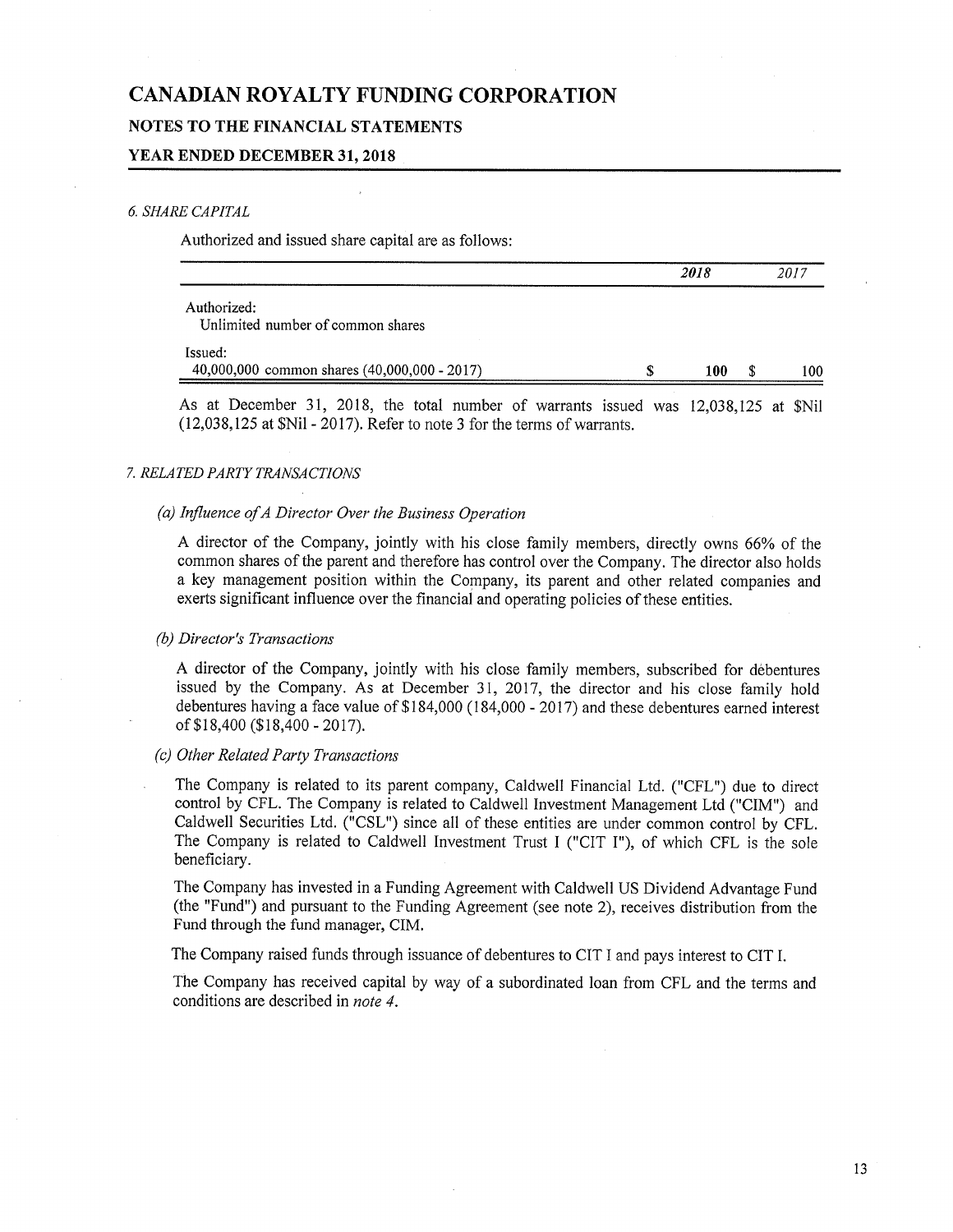#### NOTES TO THE FINANCIAL STATEMENTS

#### YEAR ENDED DECEMBER 31, 2018

#### 7. RELATED PARTY TRANSACTIONS (continued)

#### (c) Other Related Parry Transactions (continued)

Details of the related party transactions during the year and the balances held at the year end are as follows:

|                                                                   |    | <i>2018</i> | 2017          |
|-------------------------------------------------------------------|----|-------------|---------------|
| Included in the Statement of Financial Position:                  |    |             |               |
| Assets                                                            |    |             |               |
| CSL trading account balance included in cash and cash equivalents | S  | 1,069       | \$<br>1,069   |
| Amounts receivable                                                |    | 33,546      | 112,909       |
| Funding Agreement included in investments at fair value           |    | 2,727,930   | 3,247,743     |
|                                                                   |    | 2,762,545   | 3,361,721     |
| Liabilities                                                       |    |             |               |
| Interest payable to parent                                        |    | 1,555       |               |
| Debentures at face value                                          |    | 378,000     | 549,000       |
| Subordinated loan from parent company                             |    | 260,000     |               |
|                                                                   |    | 639,555     | 549,000       |
| Included in the Statement of Operations:                          |    |             |               |
| Revenues                                                          |    |             |               |
| Distribution income                                               | S  | 642,874     | \$<br>667,385 |
| Dividends                                                         |    |             | 25            |
| Realized and unrealized gain on Fund units                        |    |             | 49            |
| Total revenues                                                    |    | 642,874     | 667,459       |
| Expenses                                                          |    |             |               |
| Interest on debentures                                            |    | 46,630      | 52,250        |
| Interest on subloan                                               |    | 1,555       |               |
| Fair value adjustments to Funding Agreement                       |    | 519,813     | 151,738       |
| Total expenses                                                    | \$ | 567,998     | \$<br>203,988 |

The Company shares the office premise leased by CIM and also utilizes the management services of CIM at no charges.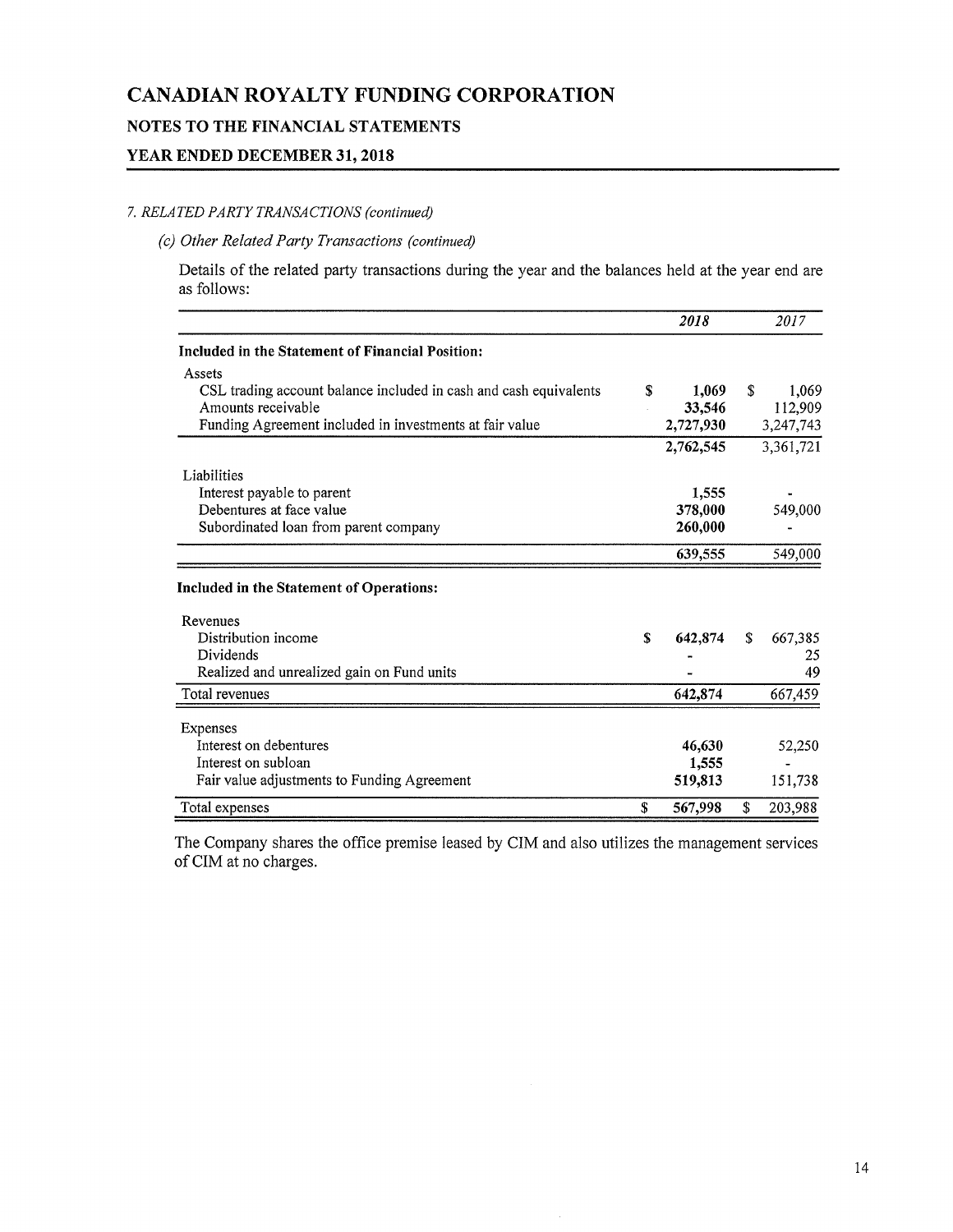#### NOTES TO THE FINANCIAL STATEMENTS

#### YEAR ENDED DECEMBER 31, 2018

#### 8. FINANCIAL INSTRUMENTS AND RISK EXPOSURE

|                                                 |    | 2018      | 2017        |
|-------------------------------------------------|----|-----------|-------------|
| Financial assets include the following:         |    |           |             |
| Cash and cash equivalents                       | S  | 14,785    | S<br>43,092 |
| Amounts receivable                              |    | 33,546    | 112,909     |
| Investments at fair value                       |    | 2,727,930 | 3,247,743   |
|                                                 |    | 2,776,261 | 3,403,744   |
| Financial liabilities include the following:    |    |           |             |
| Accounts payable and accrued liabilities        |    | 54,417    | 22,600      |
| Debentures excluding unamortized accretion cost |    | 3,700,000 | 4,254,000   |
| Subordinated loan from parent company           |    | 260,000   |             |
|                                                 | \$ | 4,014,417 | \$4,276,600 |

The Company's financial instruments consist of the foregoing assets and liabilities. It is management's opinion that the Company is not exposed to significant interest risk arising from these financial instruments.

(a) Credit Risk

Credit risk is the risk of financial loss to the Company if <sup>a</sup> counterparty fails to meet its obligations to the Company. Financial instruments that potentially subject the Company to credit risk consist of cash and cash equivalents, amounts receivable and investments at fair value.

Credit risk from investing activities other than investments in Funding Agreement is minimized by limiting investments to liquid securities and maintaining cash accounts in reputable financial institutions with high quality credit ratings. Risk associated with the investments in Funding Agreement is mitigated by closely monitoring the fund performance and the market trends by the Fund manager. Valuation of the investments is performed periodically and its fair value is adjusted accordingly.

The Company is not exposed to credit risk with respect to the amounts receivable as the amounts were subsequently collected by the Company.

At the reporting date the amount of \$2,776,261 is the maximum exposure the Company has in respect to credit risk.

(b) Liquidity Risk

Liquidity risk is the risk that the Company will not be able to meet its financial obligations as they fall due. Financial instruments that potentially subject the Company to liquidity risk consist of accounts payable and accrued liabilities and debentures. The debentures bear an interest rate of 10% and payable annually with the principal repayable at maturity, which is June 30, 2035. The subordinated loan bears interset at 1% and due on demand. Management continuously monitors actual and projected cash flows to ensure the Company will always have sufficient liquidity to meet its liabilities when due.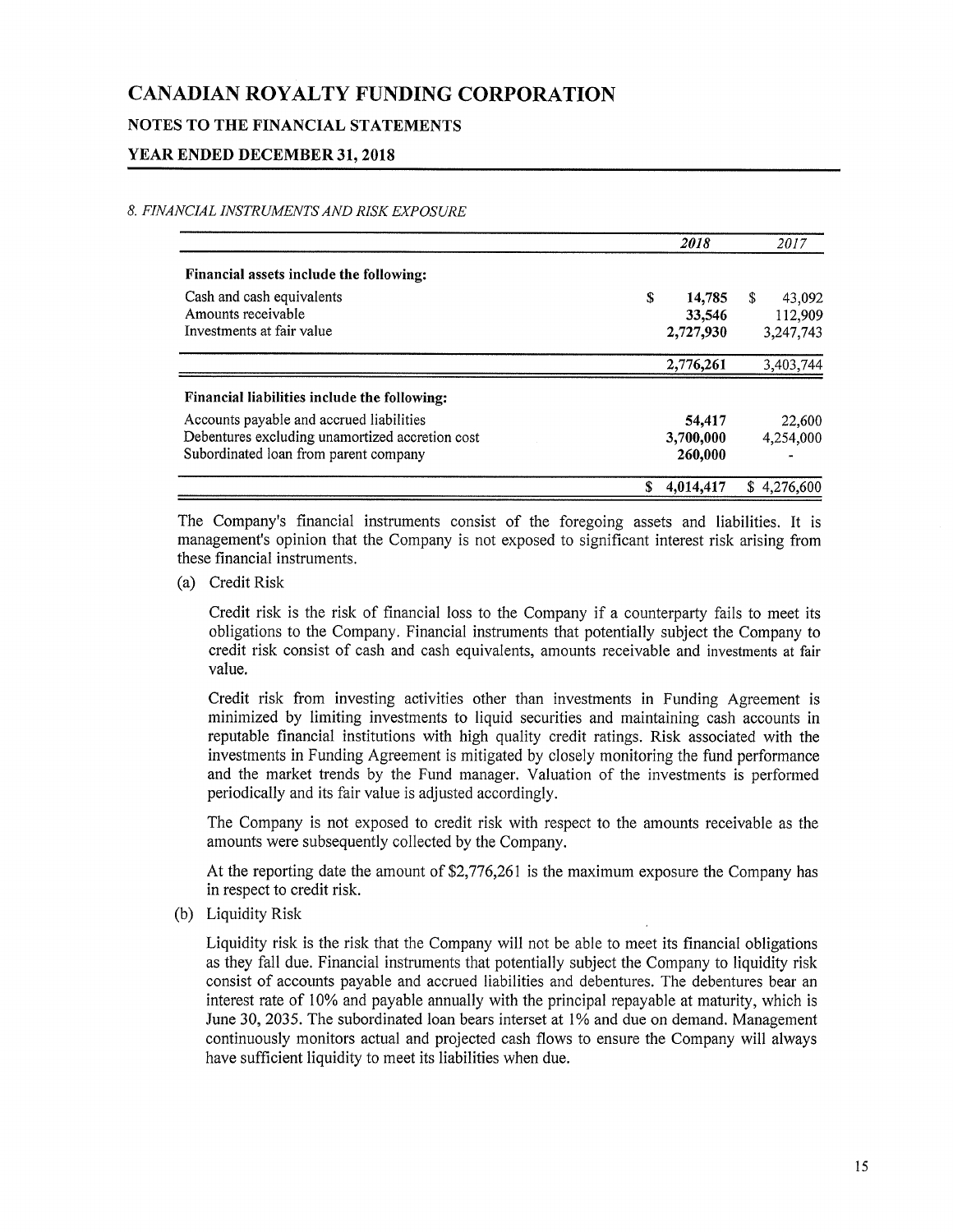#### NOTES TO THE FINANCIAL STATEMENTS

#### YEAR ENDED DECEMBER 31, 2018

#### 8. FINANCIAL INSTRUMENTSAND RISK EXPOSURE (continued)

(c) Market Risk

Market risk is the risk that the fair value or future cash flows of <sup>a</sup> financial instrument will fluctuate because of changes in market prices. Market risk comprises three types of risk: currency risk, interest rate risk and other price risk.

#### Currency risk

Currency risk is the risk that changes in foreign exchange rates will cause fluctuations to the fair values and cash flows of the Company's financial instrument holdings.

The Company is indirectly exposed to currency risk with respect to its Funding Agreement as the fair value of the Funding Agreement is largely determined by the net asset value of of the Caidwell US Dividend Advantage Fund. The fair value of the Funding Agreement will increase or decrease as with the changes in foreign exchange rates associated with the foreign currency denominated portfolio held by the underlying Fund.

#### Interest rate risk

Interest rate risk is the risk that changes in market interest rates will cause fluctuations to the fair values and cash flows of the Company's investments in interest bearing financial instruments.

The Company is not exposed to significant interest rate risk as its investments in interest bearing instruments are insignificant.

#### Market price risk

Market price risk is the potential loss the Company may incur as <sup>a</sup> result of changes in the fair value of securities held on hand.

The Company is not directly exposed to market price risk. The Company is indirectly exposed to market price risk with respect to its Funding Agreement. The fair value of the Funding Agreement will increase or decrease as with the changes in market prices of the portfolio held by the underlying Fund.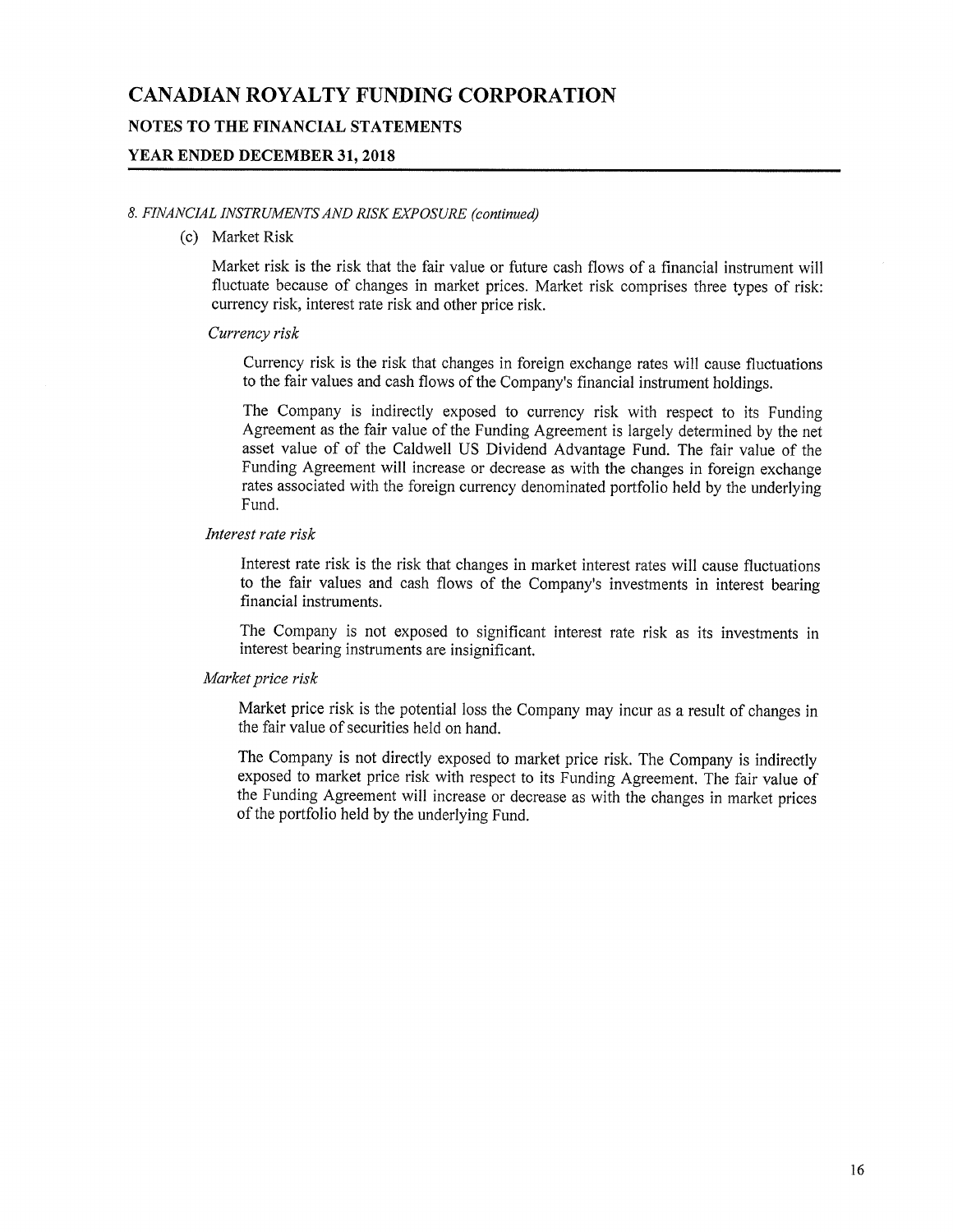#### NOTES TO THE FINANCIAL STATEMENTS

#### YEAR ENDED DECEMBER 31, 2018

#### 9. NEW FINANCIAL REPORTING STANDARDS AND INTERPRETATIONS NOT APPLIED

Following is <sup>a</sup> listing of amendments, revisions and new International Financial Reporting Standards (IFRS) issued but not effective until annual periods beginning after January 1, 2018: IFRS 3 Business Combinations

• Annual Improvements to IFRS Standards 2015—2017 Cycle

IFRS 9 Financial Instruments

• Prepayment Features with Negative Compensation (Amendments to IFRS 9) IFRS 16 Leases (New in 2016; to replace lAS 17, IFRIC 4, SIC-15 and SIC-27) lAS 12 Income Taxes

• Annual Improvements to IFRS Standards 2015—2017 Cycle

lAS 19 Employee Benefits

• Plan Amendment, Curtailment or Settlement (Amendments to IAS 19) lAS 23 Borrowing Costs

• Annual Improvements to IFRS Standards 2015—2017 Cycle IFRIC 23 Uncertainty over Income Tax Treatments (New in 2017)

The impact on the financial statements of adopting these standards is not signifcant.